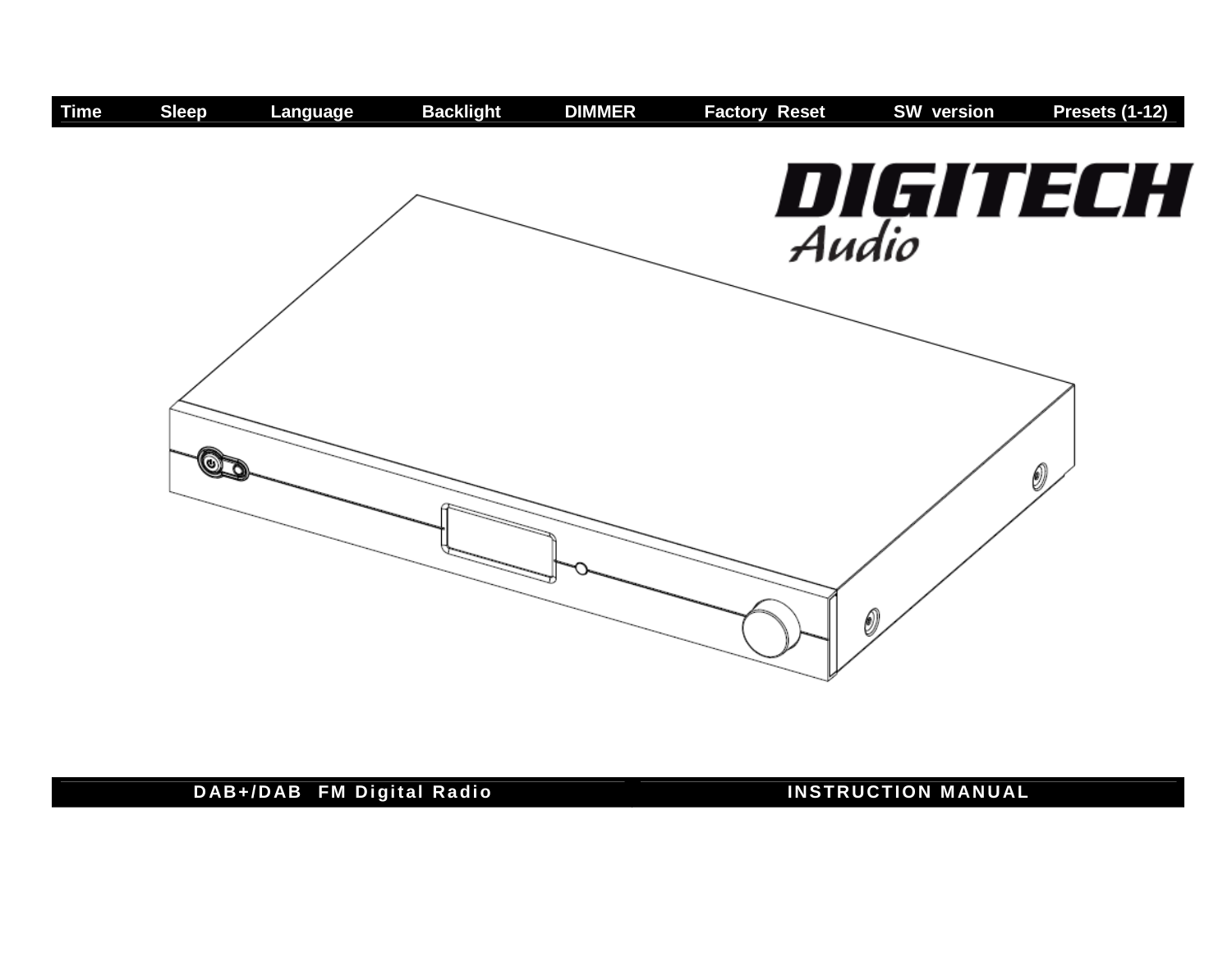## **Safety Precautions**

To achieve the utmost in enjoyment and performance, and in order to become familiar with its features, please read this manual carefully before attempting to operate the unit, this will assure you years of faithful, trouble free performance and listening pleasure.

#### **Important Notes**

- This safety and operating instruction should be retained for future reference.
- The apparatus shall not be exposed to dripping or splashing and that no objects filled with liquids, such as vases, shall be placed on apparatus.
- Avoid installing the unit in locations described below:
	- o Places exposed to direct sunlight or close to heat radiating appliances such as electric heaters.
	- o On top of other stereo equipment that radiate too much heat.
	- o Places blocking ventilation or dusty places.
	- o Places subject to constant vibration.
	- o Humid or moist places.
- No naked flame sources such as lighted candles should be placed on or near the unit.
- The use of apparatus in moderate climates.
- Operate turning controls and switches as instructed in the manual.
- Before turning on the power for the first time, make sure the power cord is properly installed.

For safety reasons, do not remove any covers or attempt to gain access to the inside of the product. Refer any servicing to qualified personnel. Do not attempt to remove any screws, or open the casing of the unit; there are no user serviceable parts inside, refer all servicing to qualified service personnel.



**CAUTION:** TO REDUCE THE RISK OF ELECTRIC SHOCK DO NOT REMOVE COVER (OR BACK), NO USER SERVICEABLE PARTS INSIDE, REFER SERVICING TO QUALIFIED SERVICE PERSONNEL.



#### **DANGEROUS VOLTAGE**

Dangerous Voltages, that may be of sufficient magnitude to constitute a risk of electric shock to persons is present within this product's enclosure.



#### **ATTENTION**

The owner's manual contains important operating and maintenance instructions, for your safety, it is necessary to refer to the manual.

**WARNING**: TO PREVENT FIRE OR SHOCK HAZARD, DO NOT EXPOSE THIS APPLIANCE TO DRIPPING OR SPLASHING.

**NOTE**: This unit will become warm when used for a long period of time. This is normal and does not indicate a problem with the unit.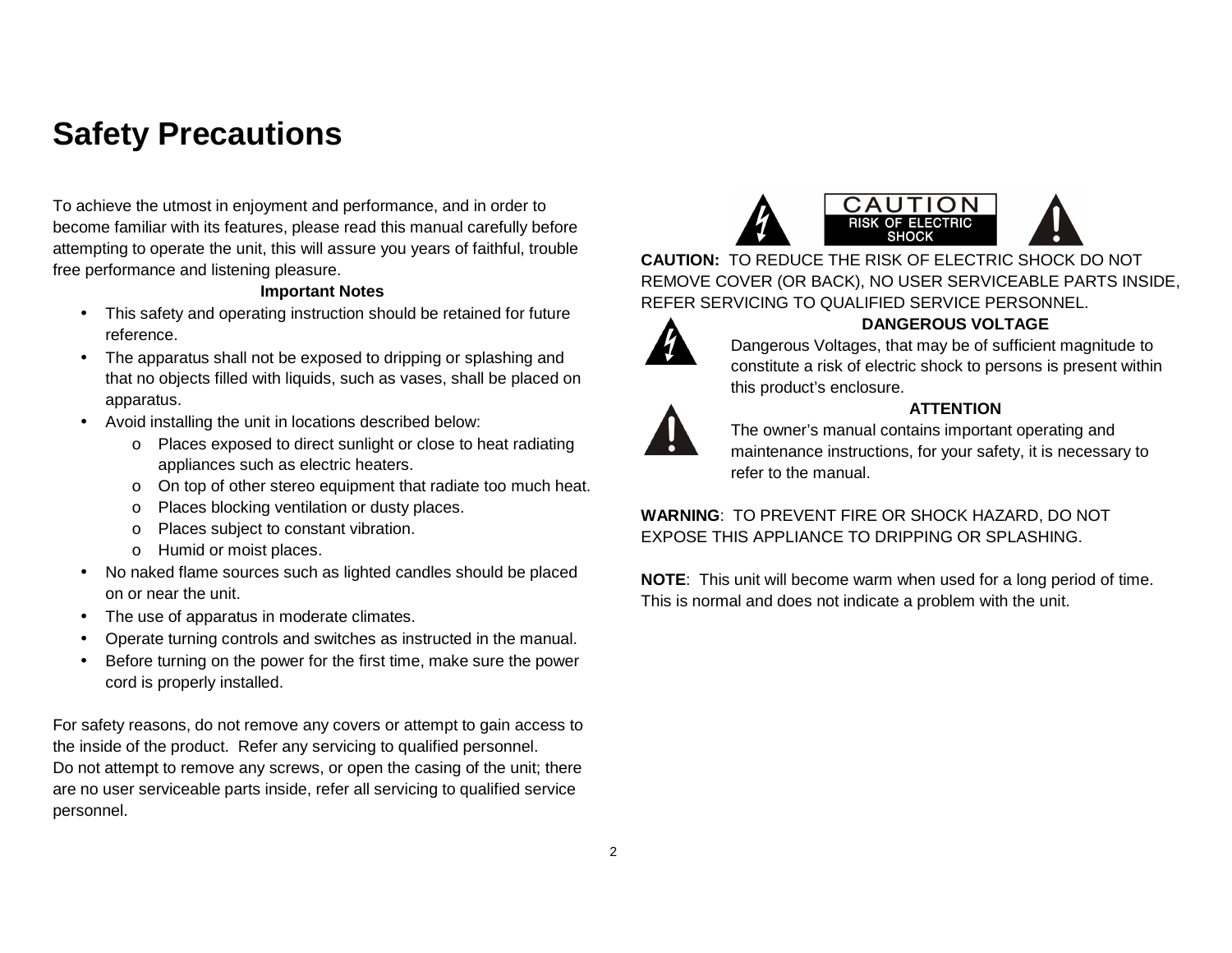## **Safety Information**

**Please note:** Because it is a developing technology, station availability can change without notice. As new multiplexes and transmitters are turned on, new stations will begin transmitting and new postcodes will be able to receive DAB digital radio. Conversely, some DAB radio stations may disappear without notice.

**Covers** - Do not remove any fixed covers as this may expose dangerous voltages.

**Weather** - It is advisable to unplug an external aerial during a thunderstorm.

**Ventilation** - The ventilation holes on the casing prevent your product from overheating. Do not block or cover these holes, especially with cloth or paper. It is recommended you leave a 10cm gap all around the unit.

**Damage** - Never use the product if it is damaged in any way. Always place the unit on a flat level surface avoiding anywhere which may be subject to strong vibration.

**Batteries** - Dispose of used batteries in an environmentally friendly manner.

**Temperature** - Avoid extremes of temperature, either hot or cold, place your product well away from heat sources such as radiators or gas/electric fires.

**Temperature** - Avoid extremes of temperature, either hot or cold, place your product well away from heat sources such as radiators or gas/electric fires.

**Moisture** - Do not allow your product to be exposed to rain, moisture or dust. If any liquid is spilt into this product it can cause serious damage. If you spill any liquid switch the unit off at the mains immediately. Contact your store immediately.

**Caution**: The power adaptor will still be supplying power to the unit when connected, even if the unit appears to be off. The power adaptor must be removed from the mains socket to power off completely.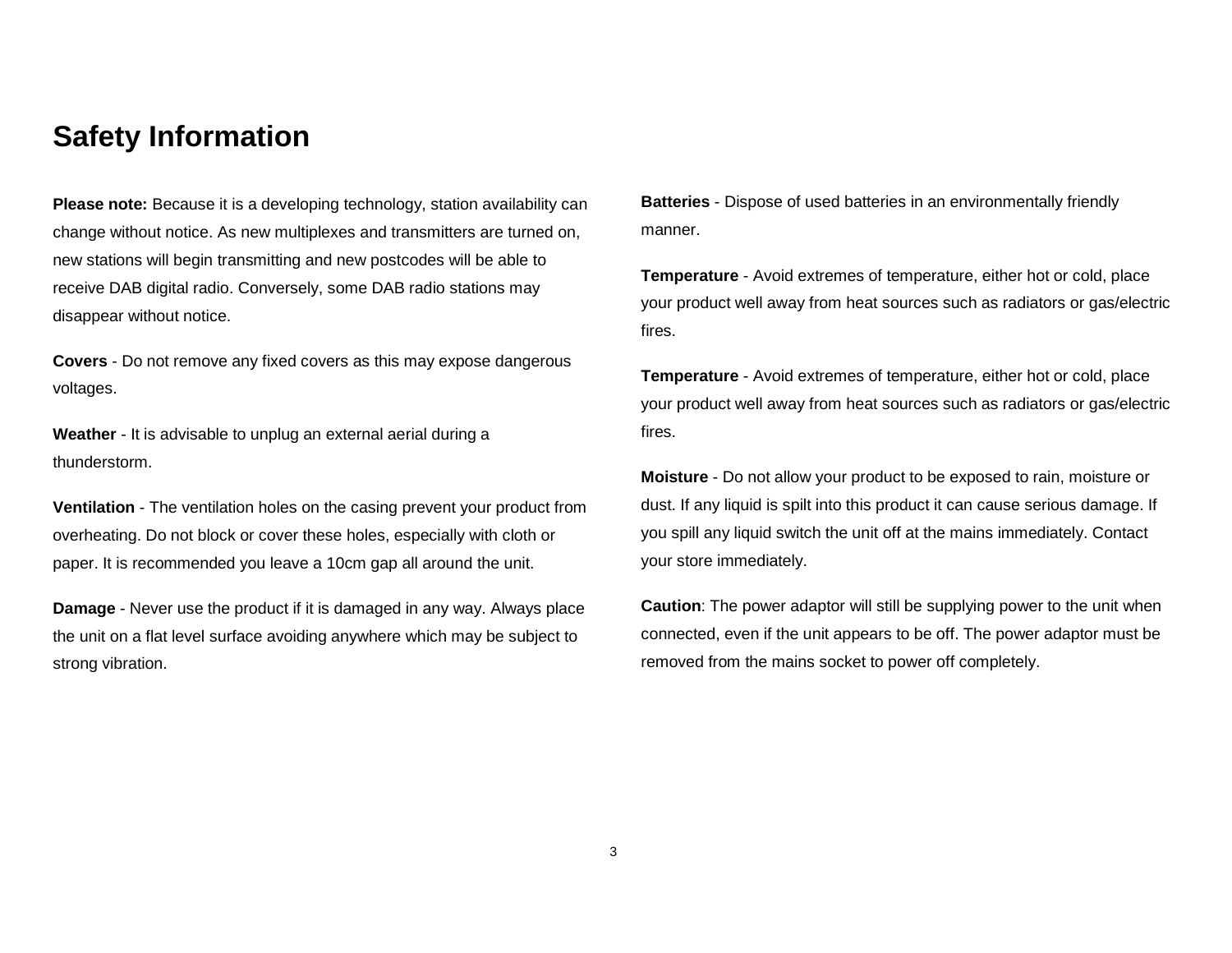## **Table of Contents**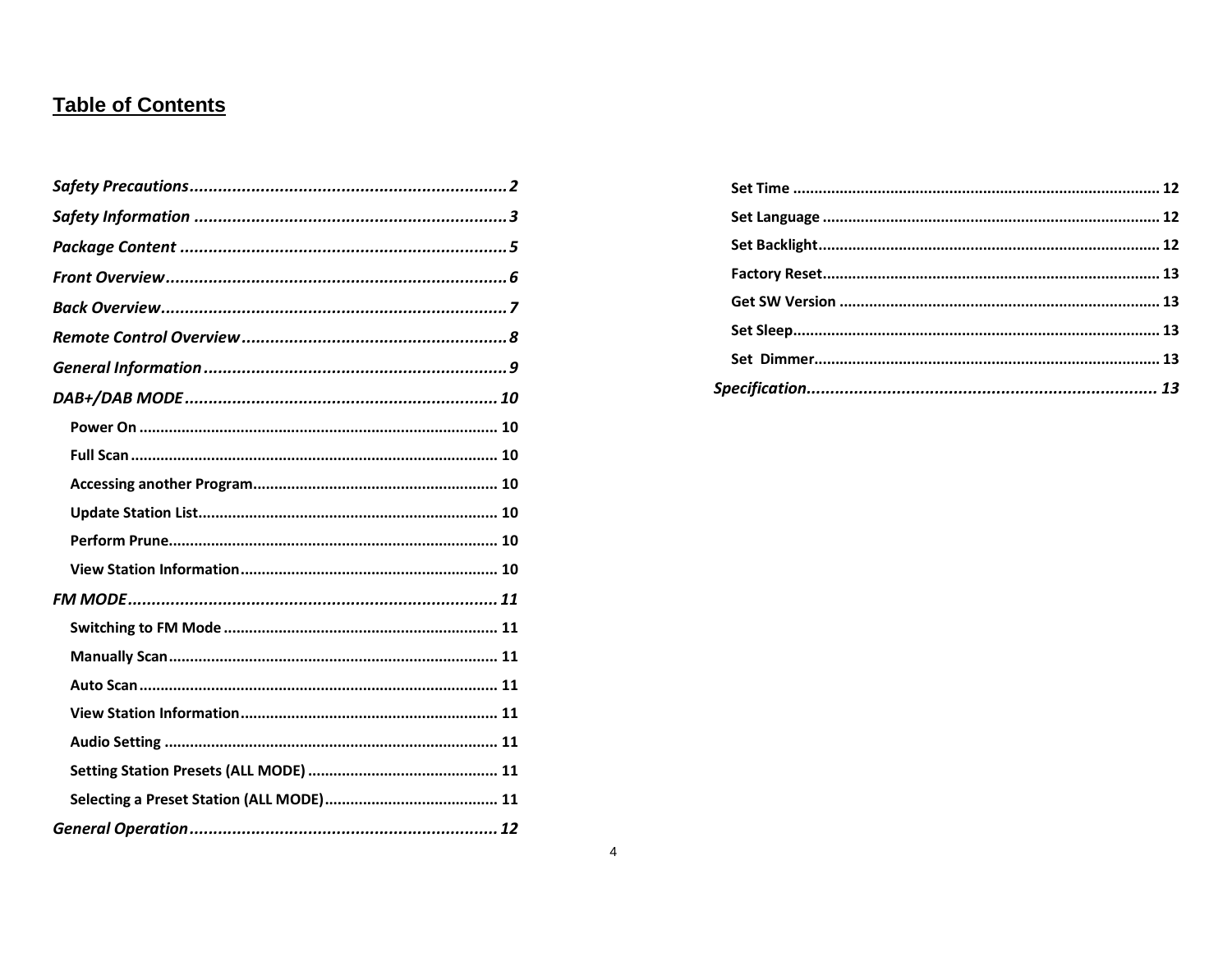# **Package Content**

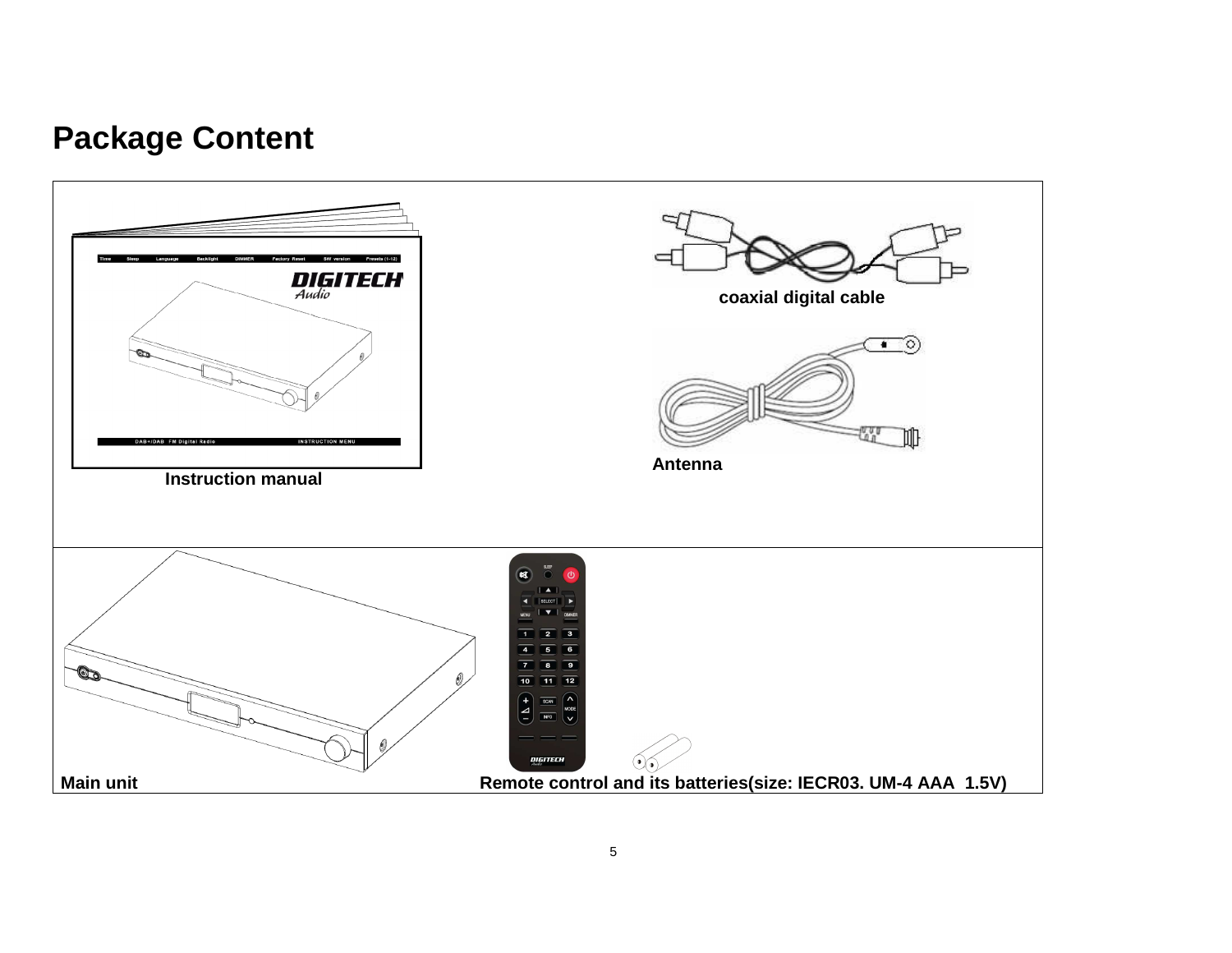## **Front Overview**



| <b>Control</b>                                                                                                                                                                                                  | mode<br>All                                                                                                                                                                                                                                                                 |
|-----------------------------------------------------------------------------------------------------------------------------------------------------------------------------------------------------------------|-----------------------------------------------------------------------------------------------------------------------------------------------------------------------------------------------------------------------------------------------------------------------------|
| رل                                                                                                                                                                                                              | It calls ON/OFF button, press to turn on/off Radio                                                                                                                                                                                                                          |
| While press $\mathbf{U}$ , radio goes into standby mode, the indicator will indicate red,<br><b>Standby mode</b><br>indicator<br>Press $\mathbf 0$ again, radio goes into play mode, the indicator will be off. |                                                                                                                                                                                                                                                                             |
| <b>SCROLL/SELECT</b>                                                                                                                                                                                            | All mode: turn this knob to browse options, press <b>SELECT</b> to confirm<br>FM mode: while FM frequency shows up, this knob allows you seek available stations. Two ways:<br>Turn to adjust FM frequency 0.05 MHz per step, or<br>a.<br>Press to conduct auto-scan.<br>b. |
|                                                                                                                                                                                                                 |                                                                                                                                                                                                                                                                             |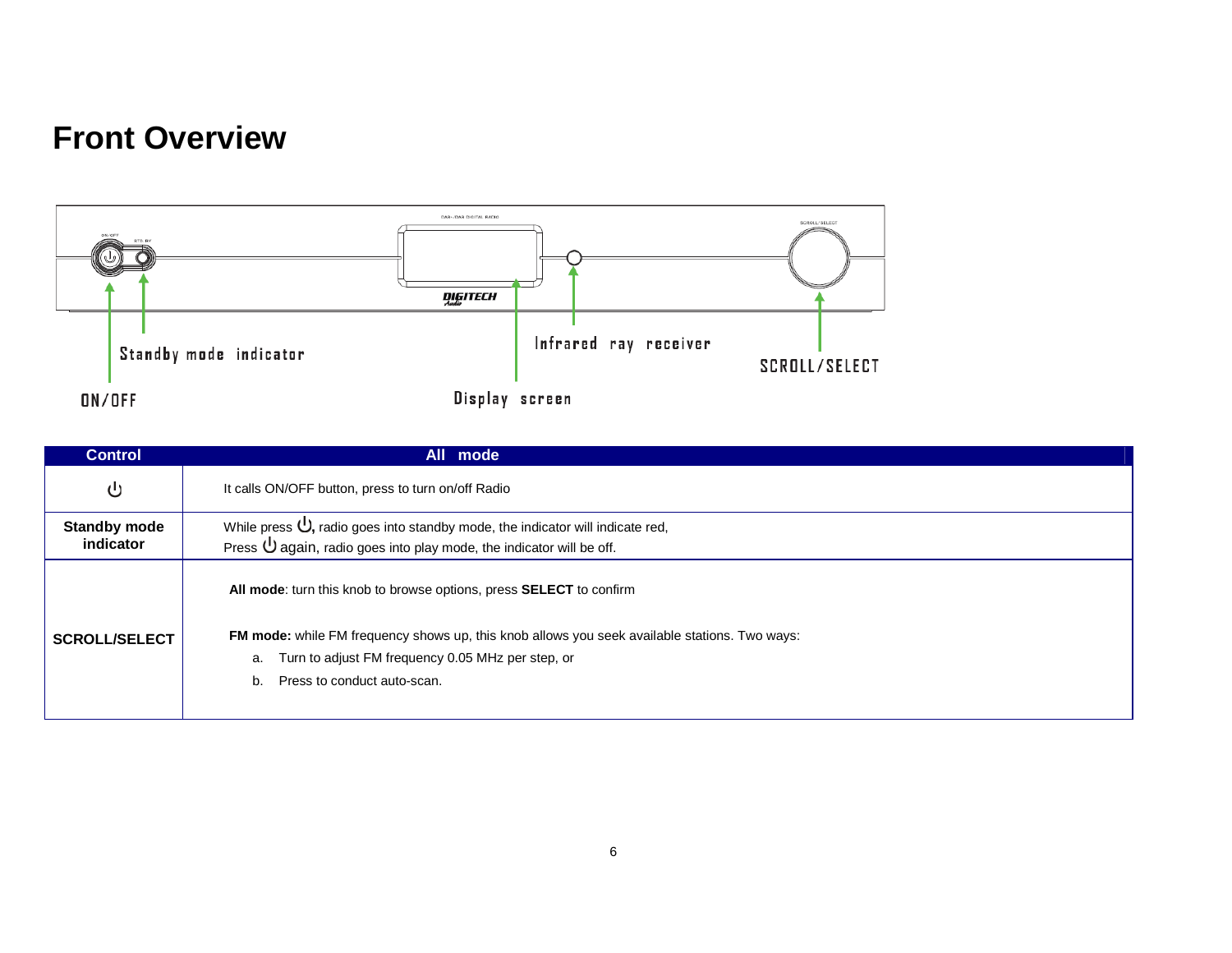## **Back Overview**



| <b>DAB/FM Antenna:</b>     | It is designed for enhance both DAB and FM receive scope.                                                                                    |  |
|----------------------------|----------------------------------------------------------------------------------------------------------------------------------------------|--|
| <b>Optical out socket:</b> | Connecting to a fiber-optic/ coaxial digital cable will allow your radio transmitting digital signal to audio equipments.                    |  |
| Coaxial out socket:        |                                                                                                                                              |  |
|                            | Red/Black RCA Line out sockets located on the rear of your radio is provided for connecting the audio signal to an external amplifier.<br>a. |  |
| Line out socket:           | Inserting a line out audio cable will not mute the internal loudspeaker.<br>b.                                                               |  |
|                            | Set the proper volume level if desired.                                                                                                      |  |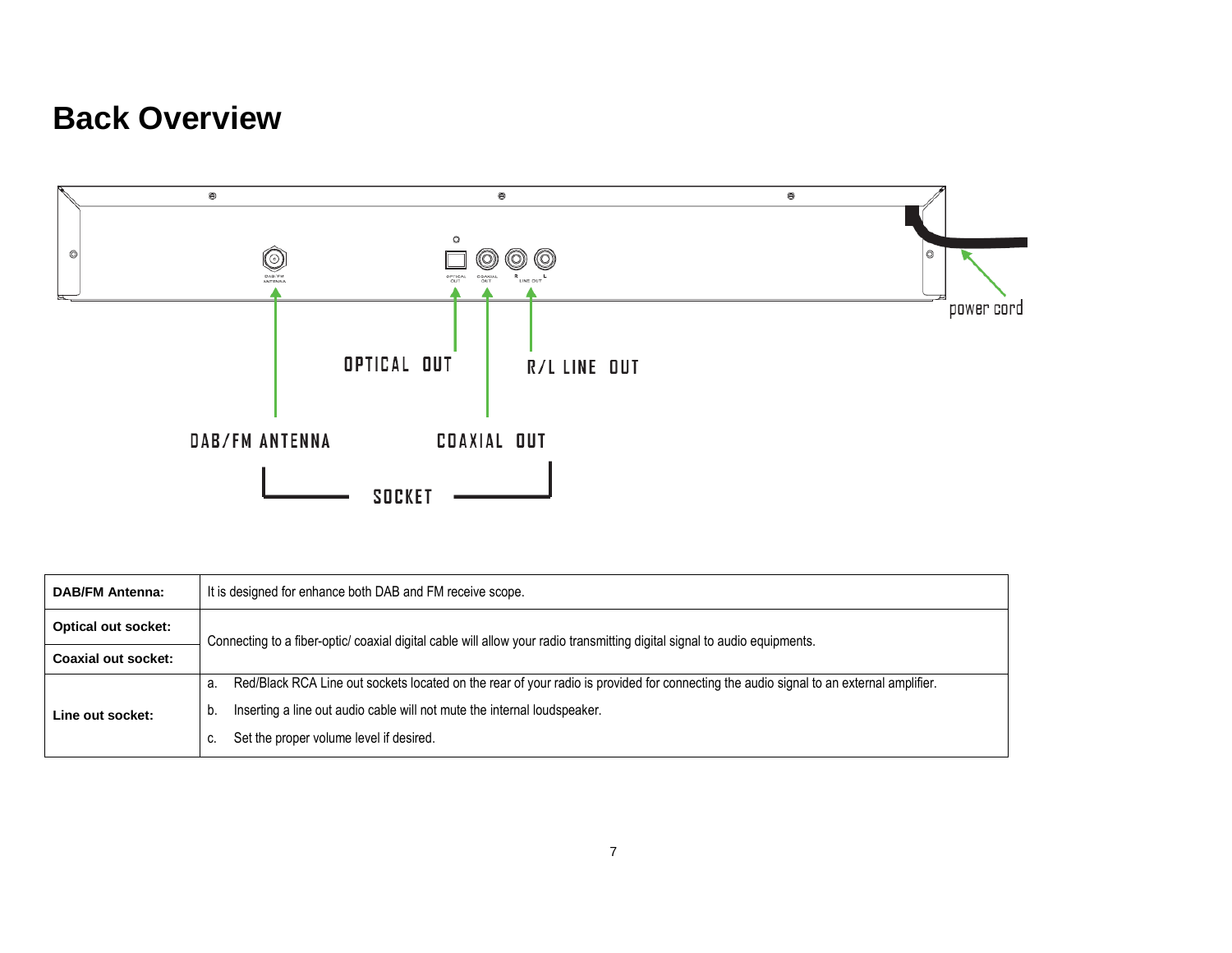## **Remote Control Overview**



| No.          | <b>Control</b> | <b>All</b><br>mode                                                                                                                                                                             |
|--------------|----------------|------------------------------------------------------------------------------------------------------------------------------------------------------------------------------------------------|
| 1            | $M + E$        | Press to have your radio mute, press again to have sound                                                                                                                                       |
| $\mathbf{2}$ |                | All mode: Press<br>to backward view options<br>FM mode: while frequency is showing up, press to manually downward<br>browse frequency 0.05MHz per step or press and hold to<br>autoscan.       |
| 3            | <b>MENU</b>    | Press to enter menu setting system                                                                                                                                                             |
| 4            | P1-P12         | Press and hold one of P1-P12 to store preset<br>Press one of P1-P12 to access the corresponding preset program                                                                                 |
| 5            | ٠              | Press to adjust volume level                                                                                                                                                                   |
| 6            | <b>IDLE</b>    | No function                                                                                                                                                                                    |
| 7            | <b>INFO</b>    | Press to activate info function                                                                                                                                                                |
| 8            | <b>MODE</b>    | Press to convert between DAB+ and FM mode                                                                                                                                                      |
| 9            | <b>SCAN</b>    | Press and hold to activate scan function                                                                                                                                                       |
| 10           | <b>DIMMER</b>  | Press repeatedly to adjust dimmer level                                                                                                                                                        |
| 11           |                | Press to downward browse options                                                                                                                                                               |
| 12           | <b>SELECT</b>  | All mode: Press for confirmation.<br>FM mode: while frequency is showing up, press to autoscan.                                                                                                |
| 13           |                | All mode: Press $\blacktriangleright$ to forward view options<br>FM mode: while frequency is showing up, press to manually upward<br>frequency 0.05MHz per step or press and hold to autoscan. |
| 14           |                | Press to upward browse options                                                                                                                                                                 |
| 15           | <b>SLEEP</b>   | Press to enter sleep settings                                                                                                                                                                  |
| 16           | ഄ              | Press to turn on/off Radio                                                                                                                                                                     |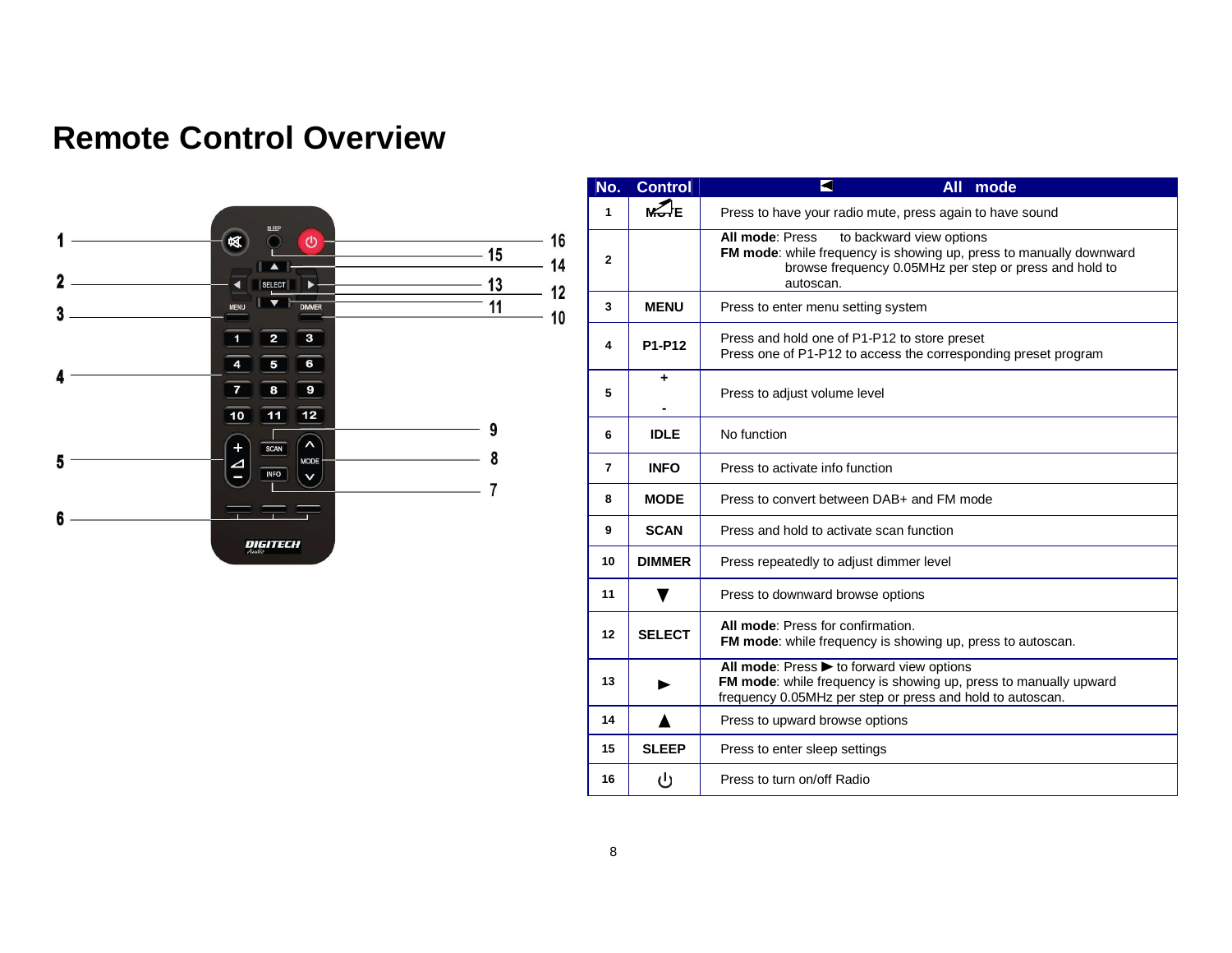## **General Information**

Carefully remove your **radio and its accessories** from the box. You may wish to store the packaging for future use.

#### **Positioning Your Radio**

- $\checkmark$  Place it on a flat / stable surface where no subject to vibration.
- $\checkmark$  Avoid the following locations:
	- Where it is exposed to direct sunlight.
	- Where it is close to heat radiating sources.
	- -Where the humidity is high and ventilation is poor.
	- Where it is dusty.
	- Where it is damp or there is a possibility of water dripping or splashing onto unit.

#### **Install and Adjusting the Antenna**

- $\checkmark$  Screw your antenna to DAB/FM antenna socket on radio backside.
- $\checkmark$  The antenna should be extended to ensure good reception in both DAB+/DAB and FM mode.
- $\checkmark$  It may be necessary to alter the position of Radio and/or antenna to achieve the best signal.

#### **Tuning On/Off**

- $\checkmark$  Firstly, insert the power adaptor into the wall outlet.
- Secondly, press  $\mathcal \bigcup$  to turn on the unit or press it again to turn off the power.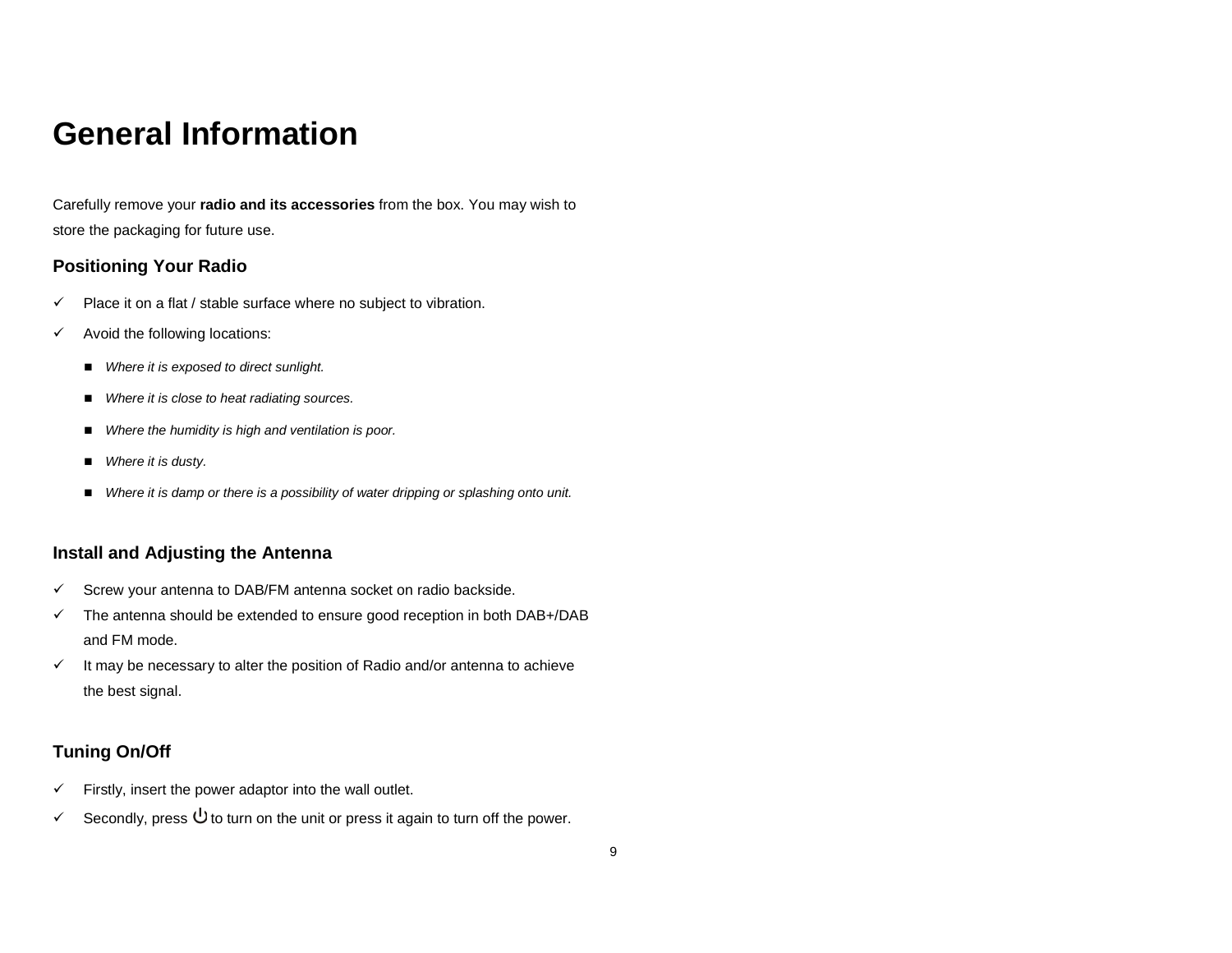## **DAB+/DAB MODE**

### **Power On**

- 1. Connect one end of fiber-optic/coaxial digital cable to the optical out (or coaxial out) socket on the rear of your radio, the other end connect to your audio source device.
- 2. Extend the cable antenna found on the rear of radio.
- 3. Insert the power adaptor into the wall outlet, press  $\Theta$  to switch it on, it will says '**Welcome to Digital Radio**'.

## **Full Scan**

- 1. For initial use, it will take the auto run into DAB mode, after welcome greeting, it will conducts a full scan which may takes 1-2minutes for completion.
- 2. As soon as full scan is accomplished, it will store all those currently activated DAB+/DAB stations.
- 3. Now, it will automatically load to first station in its storage.
- **Note:** 1. the DAB+/DAB stations will be displayed in alphanumeric order.
	- 2. If no DAB+/DAB signal is found in your area, it may necessary for you to relocate your radio.

#### **Accessing another Program**

It is pretty easy to handle:

- 1. Turn the **SCROLL/SELECT** knob or press < or  $\triangleright$  (on remote control) to browse the station list.
- 2. While your favor program shows up, press **SELECT** to confirm, radio will try to loading immediately.

## **Update Station List**

- Note: Station availability can be changed without notice, for keeping your station list **Note**: Station availability can be changed without notice, for keeping your station list up to date, you need carry out this order. Remember place your radio at a stronger signal position!
- $\checkmark$  Make sure your radio doesn't engage in system setting at the moment, press and hold **SCAN**, the unit will scan all the DAB+/DAB channels and add any new stations available to the station list, or
- $\checkmark$  Press **MENU** on remote control, it will say '**Time**', and then press  $\blacktriangle$  to '**Full scan**', press **SELECT** to conduct this order

## **Perform Prune**

- **Note**: if you want only active stations (currently broadcasting) available, please follow this order. this order.
- 1. Press **MENU**, and then press **A** or ▼ to '**Prune**'.
- 2. Press **SELECT** to confirm, it will ask you '**Prune? <No> Yes**'.
- 3. Press ◀ or ► to 'Yes', press **SELECT** to confirm.

#### **View Station Information**

- $\checkmark$  While playing a program, this order can be reached by repeatedly pressing **INFO** on remote control.
- Doing so, you will obtain info such as '**Dynamic Label Segment**', '**Signal Strength**', '**Program Type**', '**Multiplex Name**', '**Station transmission frequency**' (such as 11B 218.64MHz), '**Signal error**' (the lower the better, its range among 0-100), **Signal Information**' (such as 192kbps stereo),'**Time**', and '**Date**'.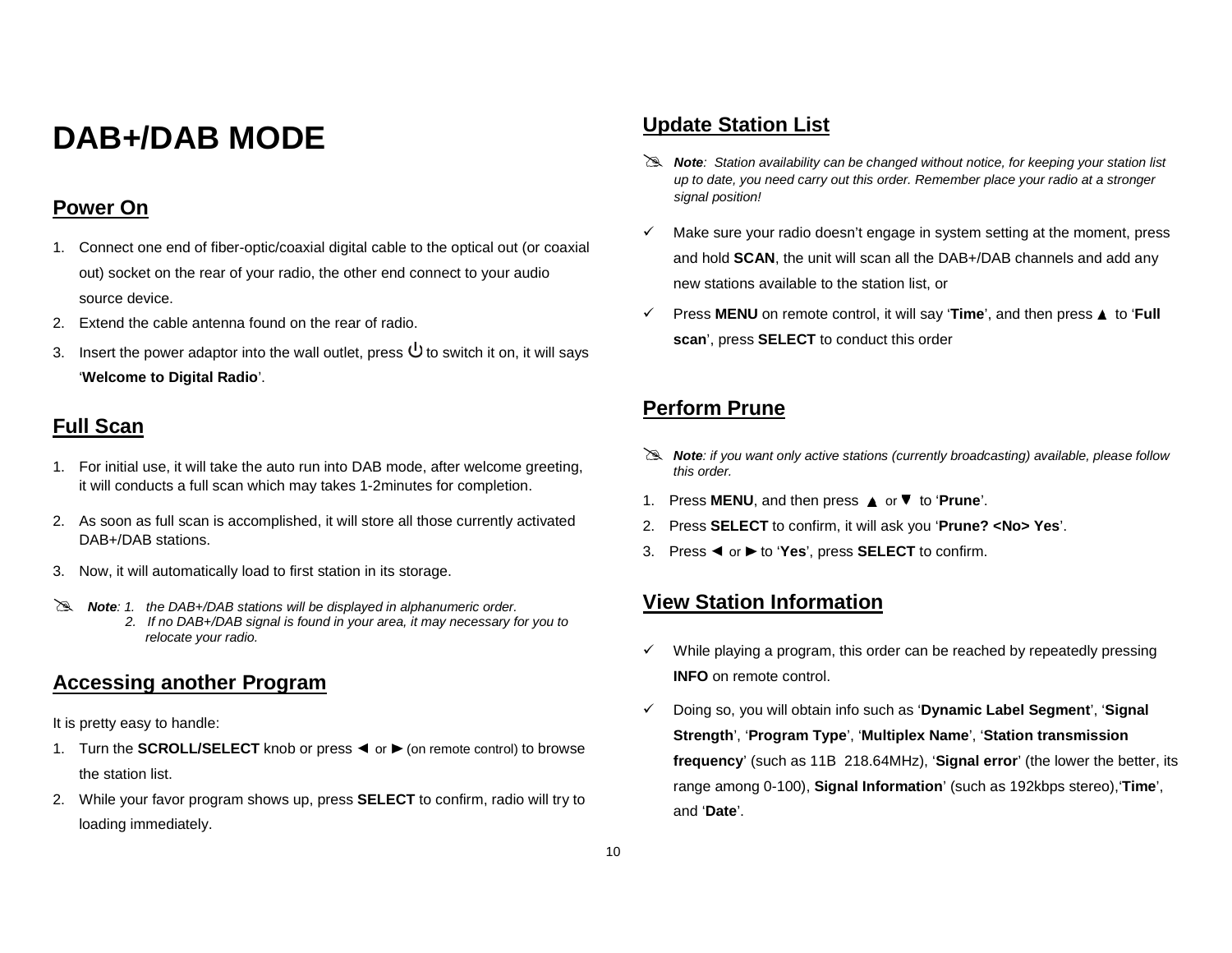## **FM MODE**

### **Switching to FM Mode**

- 1. While enjoying a DAB program, press **MODE** to FM Mode.
- **Note:** For initial use, it will start at the beginning of the FM frequency range<br>(87.50MHz) Otherwise the last FM station you were listening to should be (87.50MHz). Otherwise, the last FM station you were listening to should be selected.

### **Manually Scan**

 $\checkmark$  While frequency is showing up, press  $\blacktriangleleft$  or  $\blacktriangleright$  or turn the **SCROLL/SELECT** knob to adjust FM frequency 0.05MHz per step.

#### **Auto Scan**

While frequency is showing up, three ways to do auto scan:

- Press **SELECT** to conduct '**Auto Scan**', or
- $\checkmark$  Press and hold  $\blacktriangleleft$  or  $\blacktriangleright$  to perform this order.
- $\checkmark$  Alternatively, press and hold **SCAN** to auto scan.
- **Note**: a. the display will show the frequency changing until it stops on the next station.<br>b after it reached one end of the frequency range it will restart auto-scanning b. after it reached one end of the frequency range, it will restart auto-scanning.

## **View Station Information**

- $\checkmark$  While playing a program, this order can be reached by repeatedly pressing **INFO** on the top of radio.
- Doing so, you will obtain info such like '**RadioText**', '**Program Type**', '**Multiplex Name**', '**Audio Type**' (Stereo/Mono), '**Time**' and '**Date**'.

### **Audio Setting**

- 1. Press **MENU**, it will say '**Audio setting**'.
- 2. Press **SELECT** to confirm, you will find two options (the default option is 'Stereo allowed').
- 3. Press **△** or ▼ to browse, you will find 'Stereo allowed' and 'Forced mono', press **SELECT** to confirm your espected one, it is done.

### **Setting Station Presets (ALL MODE)**

Your radio can store 12 DAB and 12 FM station presets.

#### **To store the current station:**

 Press and hold one of **PRESET buttons1-12** until it says '**Preset # store**', the corresponding preset number should be stored.

#### **Selecting a Preset Station (ALL MODE)**

#### **To select a stored station**:

 Press **MODE** to convert into relative mode, and then press one of **PRESET buttons1-12** to recall.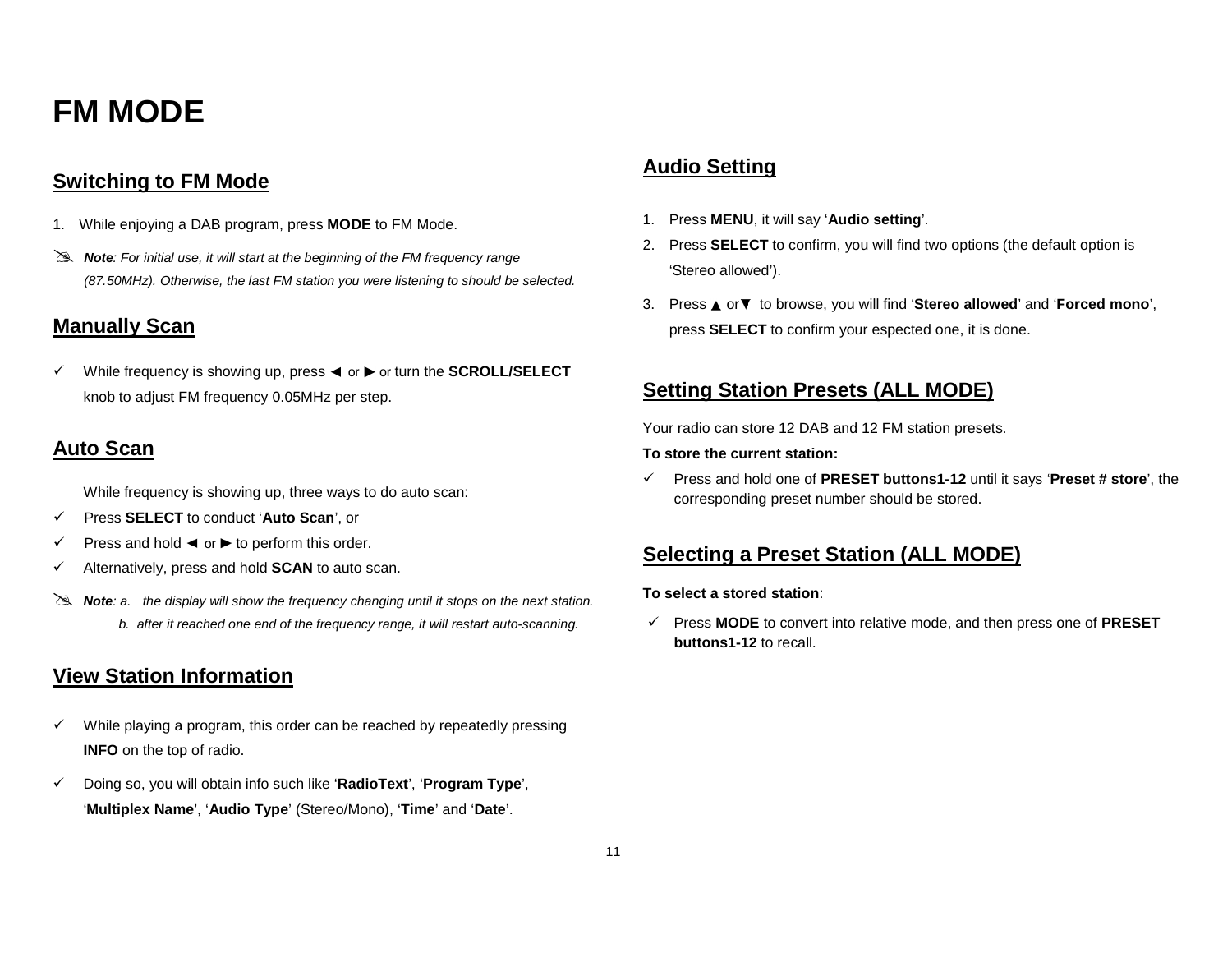## **General Operation**

### **Set Time**

- 1. In DAB mode, press **MENU**, it will say '**Time**',
- **Note:** In FM mode, press **MENU**, it will say '**Audio setting**', we need press  $\triangle$  to 'Time'. '**Time**'.
- 2. Press **SELECT** to enter time setting, it says '**Set 12/24 hour**'.

#### **A. Set hour format 12/24H**

- a. Continue above step2, press **SELECT** to confirm to set hour format.
- b. Press **A** or ▼ to browse options, in which 'Set 24 hour' and 'Set 12 hour' available.
- c. Press **SELECT** to confirm your favorite option, and it is done!

#### **B. Set time ---------- manual setting**

- a. Continue above step2 (or redo above step1-2), press **△** to '**Set time**', press **SELECT** to confirm.
- b. Press  $\triangle$  or  $\nabla$  to adjust the hour, press **SELECT** to confirm the hour, and then it will ask you to set the minutes.
- c. Press  $\triangle$  or  $\nabla$  to adjust the minutes, press **SELECT** to confirm, and it is done.

#### **C. Set date ---------- manual setting**

1. Setting it by referring to set time, they're exactly the same.

#### **D. Auto update---------- auto update**

- 1. Continue above step2 (or redo above step1-2), press **▲** to '**Auto update**', press **SELECT** to confirm.
- 2. Press **▲** or ▼ to 'Update from DAB', press SELECT to confirm.

#### **E. Set date format**

- a. Continue above step2 (or redo above step1-2), press ▼ to 'Set date format', press **SELECT** to confirm.
- b. Press **▲** or ▼ to browse options: 'DD-MM-YYYY' and 'MM-DD-YYYY'.
- c. While your expecting option is showing up, press **SELECT** to confirm.

### **Set Language**

- 1. Press **MENU**, and then press **A** or  $\blacktriangledown$  to '**Language'**.
- 2. Press SELECT to confirm, and then press **△** or ▼ to cycle through, you will find '**English**', '**Frangais**', '**Deutsch**' and '**Italiano**' available.
- 3. While your selecting one is showing up, press **SELECT** to confirm, it is done!

### **Set Backlight**

- 1. Press **MENU**, and then press▲ or ▼ to '**Backlight'.**
- 2. Press **SELECT** to confirm, it will say: '**Timeout**'.
- **Note: 'Timeout'** means that how long it will be from bright backlight run into dark<br>backlight backlight.
- 3. While cursor point to '**Timeout**', press **SELECT** to confirm.
- 4. Press  $\triangle$  or  $\nabla$  to cycle through, in which you will find On/10/20/30/45/60/90/120/180 sec available.
- 5. Press **SELECT** to confirm your favorite option, it is done!